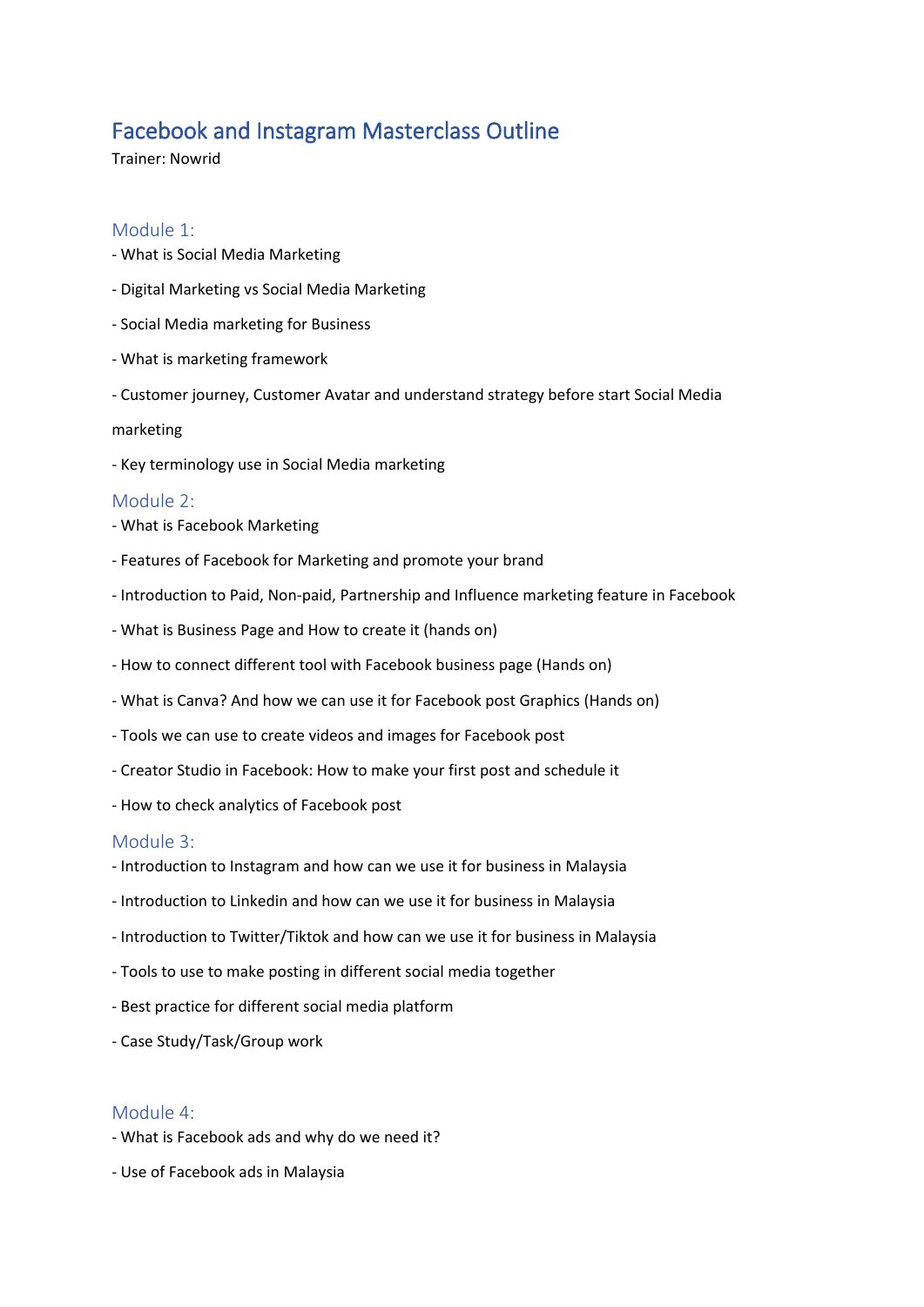- What do we need to set up my business account for advertisement?
- What is business manager? How to add your business page and ad account here?
- What are the common mistakes business are doing when they are running ads?
- Key terminology use in paid ads

#### Module 5:

- Campaign structure in Facebook ads and why do you need to understand it?
- Different kinds of Facebook ads and why do you need different ads for different campaign?
- Introduction to Ad Manager to run ads
- Steps of running paid ads by using ad manager
- How to run lead gen ad and create form?
- How to set up Demogaphics for new audience
- What is retargeting and why do we need it?
- What is Custom Audience and Lookalike audience and use of it
- What is dynamic creative
- What is Campaign Budget optimization
- How to create multiple ad sets and ads? And why it is important?
- What is Pixel and how to set up it

## Module 6:

- How to optimize your ad performance?
- How to write and create nice visual and copy for your ads?
- Importance of CTA and make it relevant with your ad
- How to see analytics? And take action
- What Metric to follow
- Understand the ad funnel and implement it